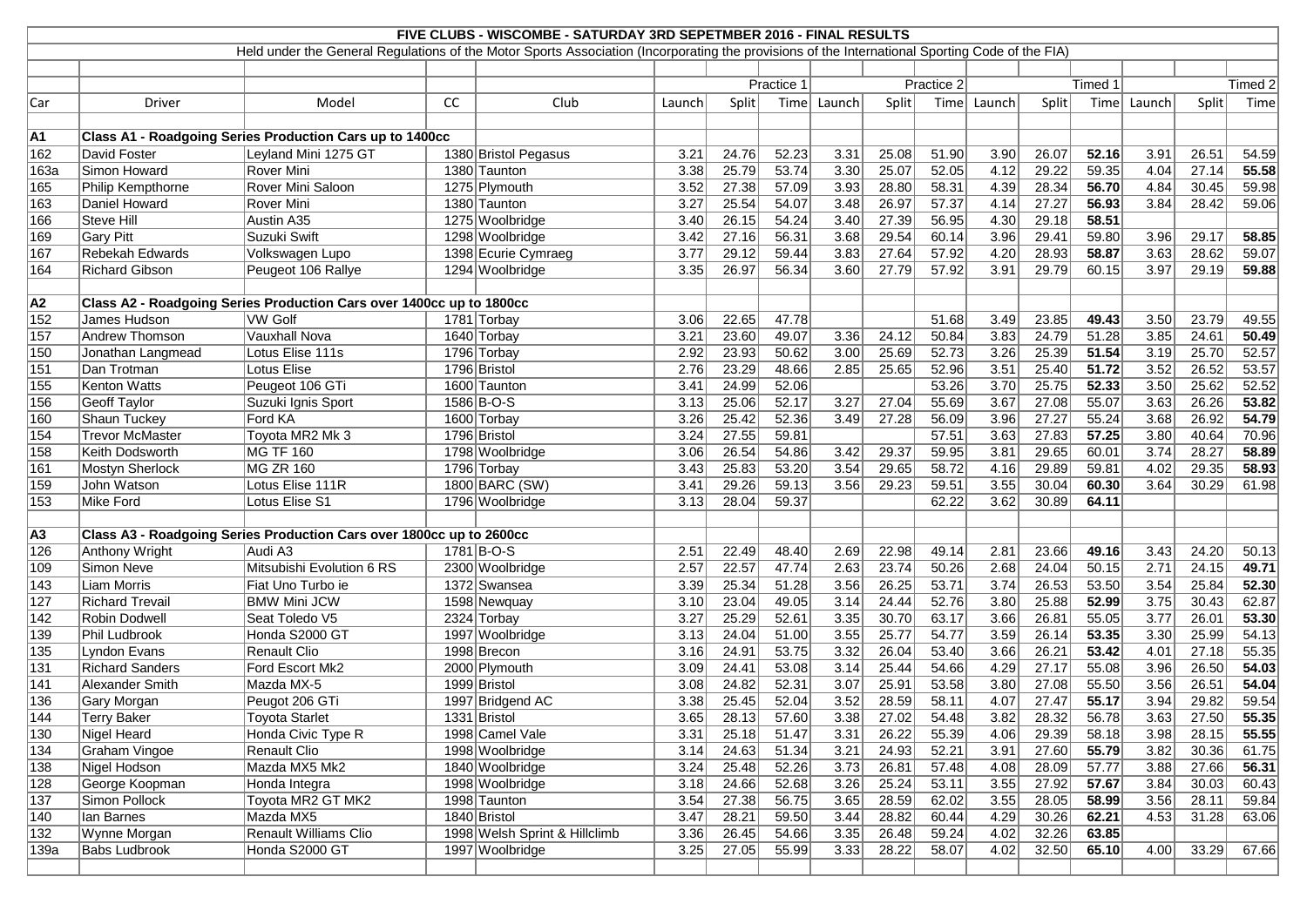| FIVE CLUBS - WISCOMBE - SATURDAY 3RD SEPETMBER 2016 - FINAL RESULTS |                                                                                                                                                 |                                                                             |    |                             |            |            |       |        |              |       |        |         |       |                   |         |       |
|---------------------------------------------------------------------|-------------------------------------------------------------------------------------------------------------------------------------------------|-----------------------------------------------------------------------------|----|-----------------------------|------------|------------|-------|--------|--------------|-------|--------|---------|-------|-------------------|---------|-------|
|                                                                     | Held under the General Regulations of the Motor Sports Association (Incorporating the provisions of the International Sporting Code of the FIA) |                                                                             |    |                             |            |            |       |        |              |       |        |         |       |                   |         |       |
|                                                                     |                                                                                                                                                 |                                                                             |    |                             |            |            |       |        |              |       |        |         |       |                   |         |       |
|                                                                     |                                                                                                                                                 |                                                                             |    |                             | Practice 1 |            |       |        | Practice 2   |       |        | Timed 1 |       |                   | Timed 2 |       |
| Car                                                                 | Driver                                                                                                                                          | Model                                                                       | CC | Club                        | Launch     | Split      | Time  | Launch | Split        | Time  | Launch | Split   | Time  | Launch            | Split   | Time  |
| A4                                                                  |                                                                                                                                                 | <b>Class A4 - Roadgoing Series Production Cars over 2600cc</b>              |    |                             |            |            |       |        |              |       |        |         |       |                   |         |       |
| $\overline{112}$                                                    | Martyn Glover                                                                                                                                   | Mitsubishi Evo 4 RS                                                         |    | 1998 Torbay                 | 2.60       | 22.07      | 46.44 | 2.69   | 22.53        | 48.38 | 3.08   | 22.97   | 47.58 | 2.78              | 22.49   | 47.27 |
| 111                                                                 | Roy Bray                                                                                                                                        | Ford Escort Cosworth                                                        |    | 1993 Woolbridge             | 2.54       | 23.08      | 49.42 | 3.23   | 27.73        | 58.63 | 3.12   | 24.33   | 48.74 | 2.88              | 23.43   | 47.92 |
| $\overline{114}$                                                    | Michael Potter                                                                                                                                  | Subaru WRX RA                                                               |    | 2700 B-O-S                  | 2.84       | 23.83      | 50.81 | 2.74   | 23.93        | 51.41 | 2.99   | 25.75   | 53.44 |                   |         |       |
| 124                                                                 | Anthony Shearman                                                                                                                                | Ford Focus                                                                  |    | 2295 Bristol                | 2.81       | 24.43      | 50.78 | 2.62   | 24.38        | 51.05 | 2.94   | 26.71   | 54.01 | 2.96              | 26.96   | 54.67 |
| 117                                                                 | <b>Terry Hedley</b>                                                                                                                             | <b>BMW 328I Sport Coupe</b>                                                 |    | 2793 Woolbridge             | 3.13       | 25.02      | 54.91 | 3.30   | 26.07        | 56.17 | 3.65   | 28.70   | 59.78 | $\overline{3.57}$ | 26.89   | 57.06 |
| 119                                                                 | Gordon Hick                                                                                                                                     | Seat Leon Cupra 280                                                         |    | 1984 Ecurie Cymraeg         | 3.49       | 26.15      | 53.29 | 3.27   | 26.71        | 55.31 | 3.77   | 28.64   | 57.99 | 3.93              | 29.87   | 59.58 |
| 123                                                                 | <b>Richard Barnes</b>                                                                                                                           | BMW 135i M Sport                                                            |    | 2979 Taunton                | 3.53       | 26.89      | 54.80 | 3.68   | 27.50        | 56.60 | 4.19   | 29.51   | 58.63 | 4.06              | 29.44   | 58.95 |
| 117a                                                                | Jane Hibbert                                                                                                                                    | <b>BMW 328I Sport Coupe</b>                                                 |    | 2793 Woolbridge             | 3.22       | 27.33      | 58.37 | 3.49   | 28.48        | 60.31 | 3.81   | 32.24   | 66.78 | 4.25              | 34.66   | 69.09 |
|                                                                     |                                                                                                                                                 |                                                                             |    |                             |            |            |       |        |              |       |        |         |       |                   |         |       |
| B1                                                                  |                                                                                                                                                 | Class B1 - Roadgoing Specialist Production Cars. Car engines up to 1400cc   |    |                             |            |            |       |        |              |       |        |         |       |                   |         |       |
| 83                                                                  | <b>Chris Davis</b>                                                                                                                              | Lotus Seven series 2                                                        |    | 1025 Southsea               | 3.50       | 28.68      | 60.71 | 3.38   | 28.02        | 60.00 | 4.13   | 31.52   | 64.39 | 3.61              | 28.85   | 59.87 |
|                                                                     |                                                                                                                                                 |                                                                             |    |                             |            |            |       |        |              |       |        |         |       |                   |         |       |
| $\overline{B2}$                                                     |                                                                                                                                                 | Class B2 - Roadgoing Specialist Production Cars. Car engines over 1400cc up |    |                             |            |            |       |        |              |       |        |         |       |                   |         |       |
| $\overline{77}$                                                     | lan Ingleheart                                                                                                                                  | <b>Westfield SE</b>                                                         |    | 1700 Plymouth               | 2.86       | 21.37      | 45.94 | 2.82   | 21.09        | 46.57 | 4.05   | 25.65   | 52.31 |                   |         |       |
| $\overline{78}$                                                     | Roger Coote                                                                                                                                     | Ginetta G4                                                                  |    | 1796 Torbay                 | 3.02       | 24.06      | 51.25 | 3.09   | 24.62        | 52.83 | 3.72   | 28.76   | 58.03 |                   |         |       |
| 81a                                                                 | <b>Ifan Davies</b>                                                                                                                              | Ginetta G32                                                                 |    | 1600 MAC                    | 3.65       | 28.54      | 58.96 | 3.27   | 26.64        | 55.95 | 4.16   | 28.18   | 58.26 | 3.87              | 28.29   | 59.20 |
| 79                                                                  | Keith Hazell                                                                                                                                    | Sylva Striker                                                               |    | 1600 Farnborough & District | 3.33       | 25.63      | 52.77 | 3.13   | 24.25        | 50.33 | 4.06   | 30.18   | 59.74 |                   |         |       |
| 81                                                                  | <b>Graham Price</b>                                                                                                                             | Ginetta G32                                                                 |    | 1600 RSSOC                  | 4.14       | 35.04      | 74.41 | 4.01   | 31.35        | 64.48 | 4.59   | 35.23   | 70.51 | 3.80              | 31.95   | 66.75 |
|                                                                     |                                                                                                                                                 |                                                                             |    |                             |            |            |       |        |              |       |        |         |       |                   |         |       |
| $\overline{B3}$                                                     |                                                                                                                                                 | Class B3 - Roadgoing Specialist Production Cars. Car engines over 1800cc an |    |                             |            |            |       |        |              |       |        |         |       |                   |         |       |
| 70                                                                  | Andy Cawsey                                                                                                                                     | <b>Westfield SE Widebody</b>                                                |    | 1998 Torbay                 | 3.09       | 23.65      | 49.26 | 3.06   | 22.95        | 47.13 | 3.75   | 26.79   | 55.63 | 3.64              | 25.49   | 52.28 |
| 69                                                                  | Andrew Forsyth                                                                                                                                  | <b>Westfield Megabusa</b>                                                   |    | 1300 Woolbridge             | 2.79       | 21.64      | 45.84 | 2.78   | 20.95        | 44.06 | 3.84   | 27.63   | 56.28 | 3.38              | 25.26   | 52.44 |
| $\sqrt{74}$                                                         | Tim Dodwell                                                                                                                                     | <b>VW Scirocco</b>                                                          |    | 1781 Torbay                 | 3.44       | 27.15      | 55.38 | 3.36   | 28.25        | 57.85 | 3.84   | 30.88   | 62.95 | 3.85              | 28.11   | 57.99 |
| $\overline{72}$                                                     | Jim Faulkner                                                                                                                                    | <b>Westfield Sports</b>                                                     |    | 2000 Woolbridge             | 3.16       | 26.09      | 54.27 | 2.98   | 24.48        | 50.71 | 3.76   | 31.41   | 62.60 | 3.75              | 28.93   | 59.37 |
| $\overline{71}$                                                     | <b>Adrian Lewis</b>                                                                                                                             | <b>Westfield Megabusa</b>                                                   |    | 1300 Woolbridge             | 3.13       | 24.31      | 50.40 | 2.83   | 24.94        | 50.36 | 3.82   | 29.49   | 59.83 |                   |         |       |
| $\overline{75}$                                                     | Michael Bell                                                                                                                                    | Reliant Scimitar SS1                                                        |    | 1809 Bristol Pegasus        | 3.90       | 29.96      | 60.72 | 3.46   | 27.55        | 57.21 | 4.46   | 34.53   | 68.71 | 4.39              | 30.98   | 62.16 |
| $\overline{73}$                                                     | <b>Cat Clark</b>                                                                                                                                | Locost <sub>7</sub>                                                         |    | 1998 Bristol                | 3.80       | 31.56      | 64.58 | 3.40   | 28.96        | 59.59 | 4.28   | 35.93   | 74.36 |                   |         |       |
|                                                                     |                                                                                                                                                 |                                                                             |    |                             |            |            |       |        |              |       |        |         |       |                   |         |       |
| C1                                                                  |                                                                                                                                                 | Class C1 - Modified Limited Production Cars up to 1400cc                    |    |                             |            |            |       |        |              |       |        |         |       |                   |         |       |
| 63                                                                  | Ben Bonfield                                                                                                                                    | <b>Austin Mini</b>                                                          |    | 1380 Taunton                | 2.88       | 21.90      | 46.90 |        | $2.96$ 21.93 | 46.75 | 3.79   | 33.68   | 74.33 | 3.71              | 26.22   | 54.29 |
| 65                                                                  | <b>Christopher Crocker</b>                                                                                                                      | Austin Mini                                                                 |    | 1380 Torbay                 | 3.13       | 24.49      | 50.65 | 3.02   | 23.07        | 49.22 | 3.79   | 28.60   | 58.91 |                   |         |       |
| $\overline{67}$                                                     | Stephen Luscombe                                                                                                                                | MG Midget                                                                   |    | 1380 Woolbridge             | 2.95       | 23.99      | 50.48 | 3.03   | 23.99        | 50.69 | 3.67   | 30.07   | 62.24 | 3.46              | 28.15   | 59.38 |
| 66                                                                  | Peter Webster                                                                                                                                   | Morris Cooper S                                                             |    | 1330 Truro & District       | 3.08       | 24.64      | 51.33 | 3.22   | 25.56        | 53.37 | 3.49   | 31.63   | 64.76 |                   |         |       |
| $\overline{64}$                                                     | Peter Blomfield                                                                                                                                 | Peugeot 205                                                                 |    | 1360 Plymouth               | 3.17       | 24.28      | 65.67 | 3.06   | 24.85        | 51.28 | 3.48   | 31.47   | 66.28 |                   |         |       |
|                                                                     |                                                                                                                                                 |                                                                             |    |                             |            |            |       |        |              |       |        |         |       |                   |         |       |
| C2                                                                  |                                                                                                                                                 | Class C2 - Modified Limited Production Cars over 1400cc up to 1800cc        |    |                             |            |            |       |        |              |       |        |         |       |                   |         |       |
| $\overline{52a}$                                                    | <b>Gerald Tout</b>                                                                                                                              | Ford Fiesta                                                                 |    | 1700 Torbay                 | 2.98       | 22.71      | 50.41 | 2.90   | 23.07        | 50.13 | 3.62   | 25.86   | 52.20 |                   |         |       |
| $\overline{59}$                                                     | Martyn Ferris                                                                                                                                   | Renault 5 Turbo                                                             |    | 1397 Swansea                | 3.67       | 26.81      | 54.11 | 3.31   | 25.05        | 51.36 | 4.05   |         | 54.93 | 3.83              | 26.66   | 53.57 |
| $\overline{53}$                                                     | Andy Stoddart                                                                                                                                   | Vauxhall Nova                                                               |    | 1600 Torbay                 | 3.11       | 23.16 Fail |       | 3.14   | 22.93        | 48.97 | 3.78   |         | 61.20 | 3.76              | 26.24   | 54.30 |
| $\overline{56}$                                                     | Jon Bligh                                                                                                                                       | Peugeot 205                                                                 |    | 1600 Torbay                 | 3.16       | 24.09      | 50.30 | 3.13   | 23.45        | 91.05 | 4.09   |         | 60.63 | 3.91              | 26.47   | 54.38 |
| 55                                                                  | <b>Matthew Pratt</b>                                                                                                                            | Peugeot 106                                                                 |    | 1600 Torbay                 | 3.15       | 24.53      | 51.37 | 3.02   | 23.58        | 50.69 | 3.80   |         | 65.78 | 3.67              | 26.84   | 55.57 |
| $\overline{56a}$                                                    | Tom Dring                                                                                                                                       | Peugeot 205 GTI                                                             |    | 1600 Torbay                 | 3.32       | 25.81      | 52.93 | 3.23   | 25.89        | 54.08 | 3.92   | 28.04   | 56.80 | 3.72              | 28.25   | 57.08 |
| $\overline{61}$                                                     | Naomi Poole                                                                                                                                     | <b>Ford Escort</b>                                                          |    | $1600 B-O-S$                | 3.71       | 28.90      | 60.39 | 3.54   | 27.79        | 58.29 | 4.24   |         | 67.18 |                   |         |       |
| $\overline{58}$                                                     | Luke Gibson                                                                                                                                     | Citroen Saxo VTS                                                            |    | 1596 Torbay                 | 3.10       | 24.43 Fail |       | 3.08   | 26.47        | 55.85 | 3.58   |         | 71.59 |                   |         |       |
| $\overline{52}$                                                     | <b>Russell Tout</b>                                                                                                                             | Ford Fiesta                                                                 |    | 1700 Torbay                 | 2.90       | 22.85      | 48.31 | 2.90   | 22.38        | 47.31 | 3.80   | 32.06   | 74.87 |                   |         |       |
|                                                                     |                                                                                                                                                 |                                                                             |    |                             |            |            |       |        |              |       |        |         |       |                   |         |       |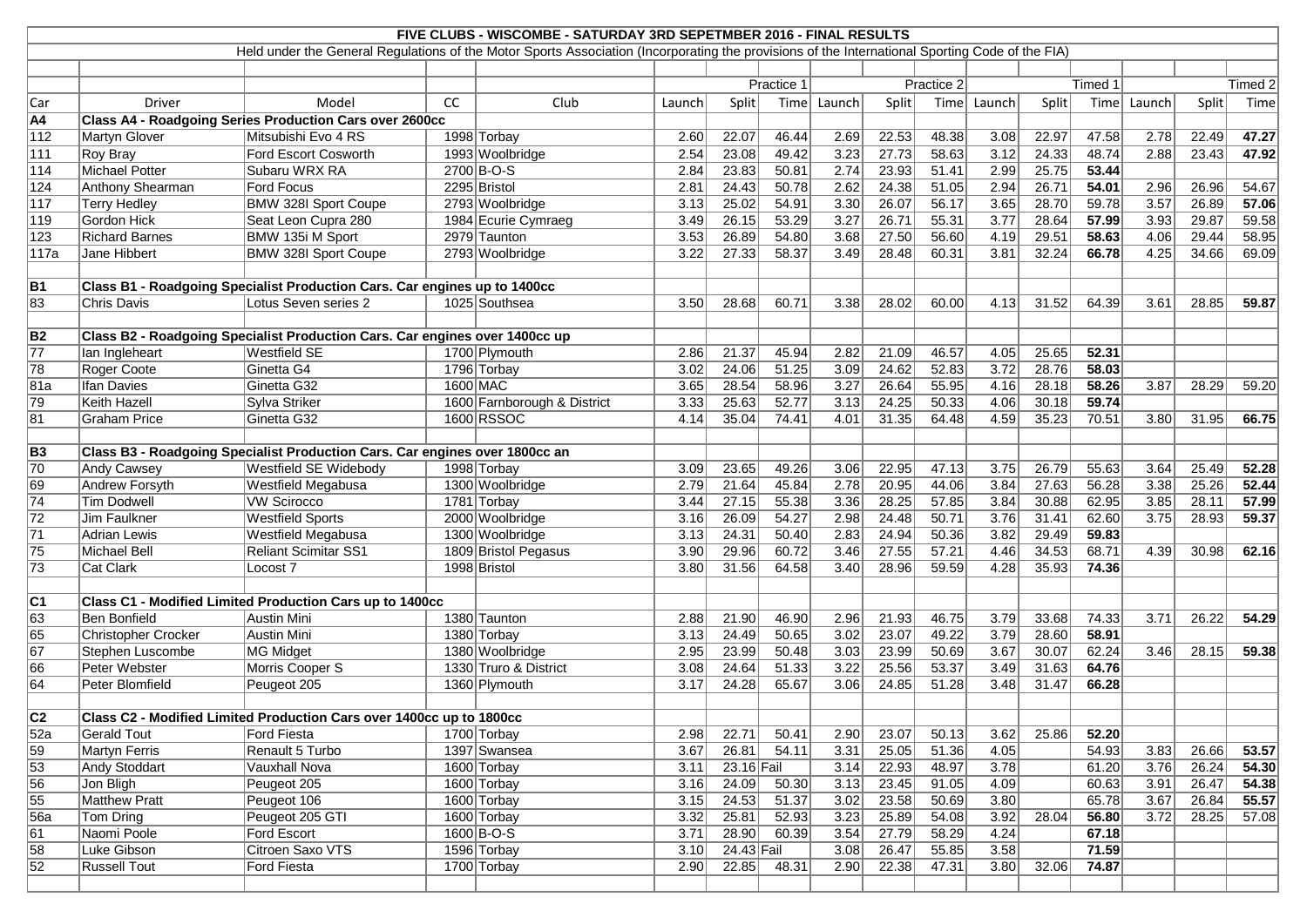| FIVE CLUBS - WISCOMBE - SATURDAY 3RD SEPETMBER 2016 - FINAL RESULTS<br>Held under the General Regulations of the Motor Sports Association (Incorporating the provisions of the International Sporting Code of the FIA) |                                                 |                                                                             |    |                               |            |       |       |        |              |       |        |              |       |        |         |                    |
|------------------------------------------------------------------------------------------------------------------------------------------------------------------------------------------------------------------------|-------------------------------------------------|-----------------------------------------------------------------------------|----|-------------------------------|------------|-------|-------|--------|--------------|-------|--------|--------------|-------|--------|---------|--------------------|
|                                                                                                                                                                                                                        |                                                 |                                                                             |    |                               |            |       |       |        |              |       |        |              |       |        |         |                    |
|                                                                                                                                                                                                                        |                                                 |                                                                             |    |                               |            |       |       |        |              |       |        |              |       |        |         |                    |
|                                                                                                                                                                                                                        |                                                 |                                                                             |    |                               | Practice 1 |       |       |        | Practice 2   |       |        | Timed 1      |       |        | Timed 2 |                    |
| Car                                                                                                                                                                                                                    | Driver                                          | Model                                                                       | cc | Club                          | Launch     | Split | Time  | Launch | Split        | Time  | Launch | Split        | Time  | Launch | Split   | Time               |
| C <sub>3</sub>                                                                                                                                                                                                         |                                                 | <b>Class C3 - Modified Limited Production Cars over 1800cc</b>              |    |                               |            |       |       |        |              |       |        |              |       |        |         |                    |
| $\overline{121}$                                                                                                                                                                                                       | Stephen Moore                                   | Mitsubishi Evo 6                                                            |    | 2000 BARC                     | 2.68       | 22.26 | 46.44 | 2.63   | 21.83        | 45.51 | 2.97   | 23.21        | 47.14 | 2.94   | 22.54   | 46.14              |
| 44                                                                                                                                                                                                                     | Anthony Astley                                  | Peugeot 205                                                                 |    | 1998 Woolbridge               | 2.97       | 21.99 | 46.44 | 2.87   | 21.23        | 44.83 | 3.51   |              | 54.87 | 3.51   | 23.65   | 48.35              |
| 45                                                                                                                                                                                                                     | Jonathan Williamson                             | Porsche 911 Carrera                                                         |    | 3200 B-O-S                    | 2.48       | 22.50 | 48.23 | 2.51   | 22.20        | 48.04 | 3.24   |              | 53.62 | 3.20   | 23.69   | 49.27              |
| 45a                                                                                                                                                                                                                    | Laura Wardle                                    | Porsche 911 Carrera                                                         |    | 3200 Woolbridge               | 2.52       | 24.83 | 51.05 | 2.42   | 23.90        | 51.88 | 3.51   | 29.59        | 60.97 | 4.16   | 28.46   | 56.41              |
| 49                                                                                                                                                                                                                     | Paul Meadows                                    | Peugeot 205 GTi                                                             |    | 1900 Welsh Sprint & Hillclimb | 3.64       | 25.36 | 52.68 | 3.46   | 24.85        | 51.08 | 4.17   | 4.27         | 59.26 | 4.21   | 28.08   | 57.46              |
| 47                                                                                                                                                                                                                     | Paul Slade                                      | Jaguar E-type                                                               |    | 3800 BARC                     | 3.35       | 25.83 | 54.29 | 3.26   | 25.75        | 54.33 | 4.15   |              | 64.45 | 4.11   | 28.86   | 60.42              |
| 48                                                                                                                                                                                                                     | David Churchill                                 | Jaguar XK 140                                                               |    | 3400 Torbay                   | 3.36       | 27.66 | 59.50 | 3.30   | 27.14        | 58.39 | 4.06   |              | 71.00 |        |         |                    |
| 43                                                                                                                                                                                                                     | Jason Tunnicliffe                               | Peugeot 205                                                                 |    | $2100 B-O-S$                  | 2.95       | 23.34 | 50.51 | 2.84   | 21.40        | 45.93 | 3.54   |              | Fail  |        |         |                    |
|                                                                                                                                                                                                                        |                                                 |                                                                             |    |                               |            |       |       |        |              |       |        |              |       |        |         |                    |
| <sub>C4</sub>                                                                                                                                                                                                          |                                                 | Class C4 - Modified Specialist Production Cars. Car engines and M/C engines |    |                               |            |       |       |        |              |       |        |              |       |        |         |                    |
| 38                                                                                                                                                                                                                     | Jan Yeo                                         | Westfield SEi                                                               |    | 1796 Torbay                   | 3.09       | 23.00 | 49.09 | 2.96   | 23.51        | 48.60 | 3.50   |              | 55.11 | 3.49   | 25.26   | 52.53              |
| 37a                                                                                                                                                                                                                    | <b>Geoff Blake</b>                              | <b>Westfield SEiW</b>                                                       |    | 1998 Woolbridge               | 3.13       | 23.07 | 48.77 | 3.12   | 22.24        | 48.99 | 3.84   | 25.87        | 52.74 | 3.78   | 25.39   | 52.78              |
| 38a                                                                                                                                                                                                                    | David Yeo                                       | <b>Westfield SEi</b>                                                        |    | 1796 Torbay                   | 3.20       | 24.85 | 51.81 | 3.07   | 23.68        | 51.79 | 4.20   | 27.44        | 56.18 | 4.04   | 26.76   | 54.60              |
| $\overline{40}$                                                                                                                                                                                                        | <b>Paul Reynolds</b>                            | Caterham 7                                                                  |    | 996 Woolbridge                | 3.01       | 21.44 | 45.79 | 2.90   | 20.43        | 44.82 | 3.37   |              | 59.19 |        |         |                    |
| $\overline{37}$                                                                                                                                                                                                        | <b>Graham Blake</b>                             | <b>Westfield SEiW</b>                                                       |    | 1998 Woolbridge               | 3.04       | 24.17 | 52.13 | 3.09   | 23.81        | 50.97 | 3.92   |              | 60.94 | 3.99   | 29.88   | 62.29              |
| $\overline{41}$                                                                                                                                                                                                        | <b>Clive Scott</b>                              | <b>GSM Delta</b>                                                            |    | 1498 Sevenoaks & District     | 3.26       | 28.08 | 58.64 | 3.03   | 26.26        | 54.49 | 3.97   |              | 62.84 |        |         |                    |
|                                                                                                                                                                                                                        |                                                 |                                                                             |    |                               |            |       |       |        |              |       |        |              |       |        |         |                    |
| $\overline{D1}$                                                                                                                                                                                                        | Class D1 - Sports Libre Cars up to 1800cc       |                                                                             |    |                               |            |       |       |        |              |       |        |              |       |        |         |                    |
| 33                                                                                                                                                                                                                     | <b>Stewart Lillington</b>                       | <b>Radical SR4</b>                                                          |    | 1164 Windwhistle              | 2.63       | 20.68 | 46.21 | 2.58   | 20.91        | 46.43 | 3.28   | 23.11        | 48.79 | 3.17   | 22.10   | 46.87              |
| $\overline{34}$                                                                                                                                                                                                        | Luke Trotman                                    | Mallock Mk18b                                                               |    | 1200 Bristol                  | 2.86       | 22.04 | 46.88 | 2.53   | 20.97        | 46.82 | 3.36   | 24.97        | 50.14 | 3.51   | 23.78   | 48.78              |
| $\overline{35}$                                                                                                                                                                                                        | Simon Dodwell                                   | Seat Marbella                                                               |    | 1049 Torbay                   | 3.51       | 26.78 | 56.62 | 3.41   | 25.72        | 54.32 | 4.02   | 29.83        | 61.22 | 3.73   | 28.46   | 58.61              |
|                                                                                                                                                                                                                        |                                                 |                                                                             |    |                               |            |       |       |        |              |       |        |              |       |        |         |                    |
| $\overline{D3}$                                                                                                                                                                                                        | Class D3 - Rally Cars                           |                                                                             |    |                               |            |       |       |        |              |       |        |              |       |        |         |                    |
| 106a                                                                                                                                                                                                                   | <b>Tony Phillips</b>                            | <b>Vauxhall Nova</b>                                                        |    | 1396 B-O-S                    | 3.34       | 24.99 | 51.93 | 3.53   | 32.50        | 59.94 | 3.92   | 28.46        | 56.89 | 4.06   | 27.00   | 54.17              |
| 106                                                                                                                                                                                                                    | David Phillips                                  | <b>Vauxhall Nova</b>                                                        |    | 1396 Burnham on Sea           | 3.27       | 25.65 | 55.20 | 3.40   | 26.22        | 54.35 | 3.84   | 26.97        | 55.92 | 3.98   | 26.42   | 54.18              |
| 105                                                                                                                                                                                                                    | Chris Jones                                     | Ford Escort MK2                                                             |    | 1998 Silverton                | 3.16       | 25.00 | 51.64 | 3.17   | 25.26        | 53.37 | 3.81   | 27.21        | 55.36 | 3.91   | 27.53   | 55.82              |
| 107                                                                                                                                                                                                                    | Wyn Edwards                                     | Renault Clio Cup                                                            |    | 1998 Gwendraeth Valley        | 3.46       | 27.05 | 54.19 | 3.50   | 27.60        | 55.91 | 4.00   | 29.08        | 57.60 |        |         |                    |
|                                                                                                                                                                                                                        |                                                 |                                                                             |    |                               |            |       |       |        |              |       |        |              |       |        |         |                    |
| DW                                                                                                                                                                                                                     | <b>Class DW - DEWS</b>                          |                                                                             |    |                               |            |       |       |        |              |       |        |              |       |        |         |                    |
| 92                                                                                                                                                                                                                     | <b>Derek Kessell</b>                            | Maguire Mini Cooper 'S'                                                     |    | 1360 DEWS                     | 2.86       | 22.49 | 47.57 |        | $2.84$ 22.50 | 48.27 |        | $3.42$ 24.89 | 50.62 |        |         |                    |
| $\sqrt{93}$                                                                                                                                                                                                            | Lee Kessell                                     | Austin Mini                                                                 |    | 1275 DEWS                     | 3.28       | 24.49 | 52.30 | 3.25   | 24.17        | 51.73 | 3.63   | 26.87        | 55.57 | 4.12   | 26.36   | 53.39              |
| $\sqrt{94}$                                                                                                                                                                                                            | Nigel Samson                                    | Austin Mini                                                                 |    | 1380 DEWS                     | 3.28       | 24.69 | 50.85 | 3.21   | 24.04        | 51.40 | 4.06   | 26.45        | 53.80 | 4.33   | 26.35   | 54.01              |
| 99                                                                                                                                                                                                                     | Jonathan Hobbs                                  | peugeot 106 Rallye                                                          |    | 1600 DEWS                     | 3.43       | 27.69 | 56.01 | 3.25   | 25.72        | 53.53 | 3.57   | 27.20        | 55.81 | 3.45   | 26.45   | 54.41              |
| $\overline{97}$                                                                                                                                                                                                        | Graham Gonzalez                                 | Austin Mini                                                                 |    | 1380 DEWS                     | 3.15       | 23.85 | 49.25 | 2.98   | 23.97        | 50.28 | 3.88   | 27.76        | 55.83 | 3.84   | 27.19   | 54.66              |
| $\overline{\overline{\smash{98}}}$                                                                                                                                                                                     | Rob Still                                       | Morris Mini                                                                 |    | 1275 DEWS                     | 3.39       | 25.69 | 52.92 | 3.44   | 25.46        | 53.20 | 4.11   | 27.75        | 56.20 | 4.20   | 27.57   | 55.33              |
| 100                                                                                                                                                                                                                    | Nicholas Symes                                  | Rover Mini                                                                  |    | 1293 DEWS                     | 3.25       | 25.77 | 53.06 | 3.42   | 25.95        | 54.21 | 4.24   | 28.43        | 56.57 | 4.10   | 27.57   | 55.55              |
| $\overline{101}$                                                                                                                                                                                                       | David Hobbs                                     | Rover Mini                                                                  |    | 1300 DEWS                     | 3.43       | 26.86 | 54.11 | 3.28   | 27.70        | 56.55 | 3.95   | 28.11        | 56.65 | 3.84   | 27.44   | 55.80              |
|                                                                                                                                                                                                                        |                                                 |                                                                             |    |                               |            |       |       |        |              |       |        |              |       |        |         |                    |
| $\overline{\mathsf{E1}}$                                                                                                                                                                                               | Class E1 - Racing Cars up to 1100cc             |                                                                             |    |                               |            |       |       |        |              |       |        |              |       |        |         |                    |
| $\overline{26}$                                                                                                                                                                                                        | James Gibson                                    | <b>OMS Hornet</b>                                                           |    | 999 Woolbridge                | 2.73       | 21.05 | 47.70 | 2.63   | 20.29        | 43.46 |        |              |       | 3.38   | 23.74   | $\overline{50.73}$ |
| $\overline{25}$                                                                                                                                                                                                        | <b>Gregory Barton</b>                           | Empire 00                                                                   |    | 999 Woolbridge                | 2.57       | 20.52 | 44.29 | 2.52   | $20.43$ Fail |       | 3.27   | 27.63        | 58.51 | 3.43   | 25.05   | 51.98              |
|                                                                                                                                                                                                                        |                                                 |                                                                             |    |                               |            |       |       |        |              |       |        |              |       |        |         |                    |
| E2                                                                                                                                                                                                                     | Class E2 - Racing Cars over 1100cc up to 1600cc |                                                                             |    |                               |            |       |       |        |              |       |        |              |       |        |         |                    |
| $\overline{19}$                                                                                                                                                                                                        | Mike Lee                                        | <b>OMS 2000M</b>                                                            |    | 1585 Woolbridge               | 2.93       | 20.32 | 42.68 | 2.82   | 19.31        | 41.19 | 3.64   | 23.23        | 46.44 | 3.75   | 21.92   | 44.75              |
| $\overline{21}$                                                                                                                                                                                                        | Simon Clemow                                    | Force PT                                                                    |    | 1400 Bristol                  | 2.68       | 21.28 | 46.63 | 2.55   | 20.56        | 43.25 |        |              |       | 4.05   | 26.20   | 55.00              |
|                                                                                                                                                                                                                        |                                                 |                                                                             |    |                               |            |       |       |        |              |       |        |              |       |        |         |                    |